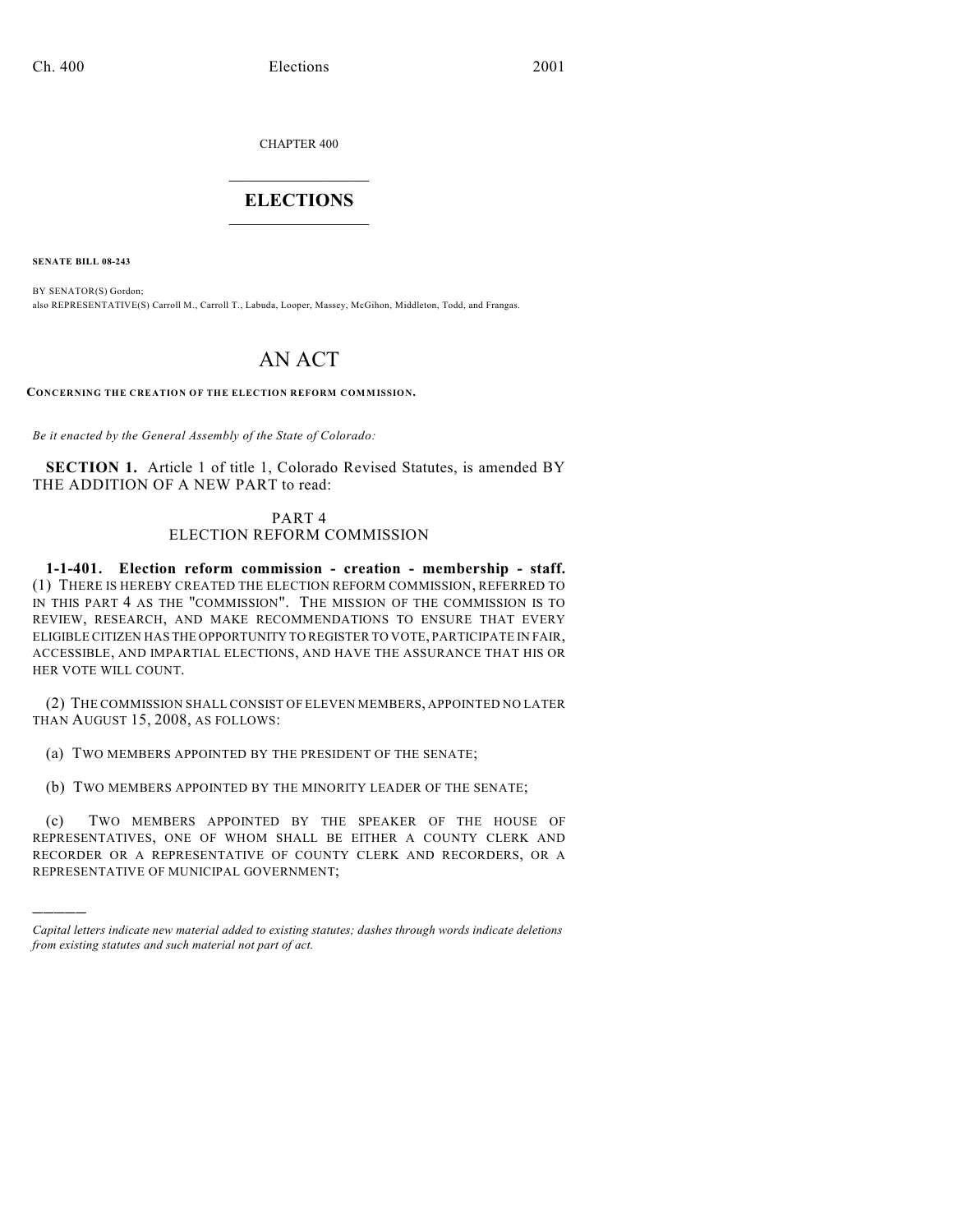(d) TWO MEMBERS APPOINTED BY THE MINORITY LEADER OF THE HOUSE OF REPRESENTATIVES, ONE OF WHOM SHALL BE EITHER A COUNTY CLERK AND RECORDER OR A REPRESENTATIVE OF COUNTY CLERK AND RECORDERS, OR A REPRESENTATIVE OF MUNICIPAL GOVERNMENT, WHICHEVER WAS NOT APPOINTED BY THE SPEAKER OF THE HOUSE OF REPRESENTATIVES PURSUANT TO PARAGRAPH (c) OF THIS SUBSECTION (2);

(e) ONE MEMBER APPOINTED BY THE GOVERNOR;

(f) ONE MEMBER APPOINTED BY THE SECRETARY OF STATE; AND

(g) ONE MEMBER, APPOINTED JOINTLY BY THE SPEAKER OF THE HOUSE OF REPRESENTATIVES AND THE PRESIDENT OF THE SENATE, WHO SHALL SERVE AS THE CHAIRPERSON OF THE COMMISSION.

(3) THE OFFICIALS WHO APPOINT THE MEMBERS OF THE COMMISSION SHALL ATTEMPT TO ACHIEVE REGIONAL DIVERSITY AND PARTISAN BALANCE ON THE COMMISSION AND SHALL CONSIDER FOR MEMBERSHIP PERSONS WITH EXPERIENCE AND EXPERTISE IN:

(a) ELECTION LAW, INCLUDING ELECTION RULE 45 OF THE SECRETARY OF STATE, 8 CCR 1505-1, AND THE FEDERAL "HELP AMERICA VOTE ACT OF 2002", PUB.L. 107-252, CODIFIED AT 42 U.S.C. SEC. 15301 ET SEQ., REFERRED TO IN THIS PART 4 AS "HAVA";

(b) ELECTION ADMINISTRATION, AS AN ELECTED COUNTY CLERK AND RECORDER OR AS A STATE OR LOCAL ELECTION OFFICIAL;

(c) COMPUTER SCIENCE, INCLUDING EVALUATION AND TESTING OF COMPUTER SYSTEMS, NETWORKING, AND SECURITY;

(d) STATISTICS AND AUDITING, INCLUDING SAMPLING AND CORRELATION OF PRECINCT DATA WITH COUNTY DATA;

(e) ENGINEERING AND SYSTEMS ANALYSIS; AND

(f) ACCESSIBILITY OF VOTING SYSTEMS TO PERSONS WITH DISABILITIES.

(4) THE LEGISLATIVE COUNCIL STAFF AND THE OFFICE OF LEGISLATIVE LEGAL SERVICES MAY ASSIST THE COMMISSION WHEN SUCH ASSISTANCE IS APPROVED BY THE SPEAKER OF THE HOUSE OF REPRESENTATIVES AND THE PRESIDENT OF THE SENATE.

(5) THE MEMBERS OF THE COMMISSION SHALL SERVE WITHOUT COMPENSATION AND WITHOUT REIMBURSEMENT OF EXPENSES.

(6) THE CHAIRPERSON OF THE COMMISSION SHALL CALL THE FIRST MEETING OF THE COMMISSION, TO BE HELD NO LATER THAN NOVEMBER 14, 2008. THE CHAIRPERSON SHALL DETERMINE THE SCHEDULE OF MEETINGS OF THE COMMISSION AND PRESENT THE FINAL REPORT OF THE COMMISSION IN ACCORDANCE WITH SECTION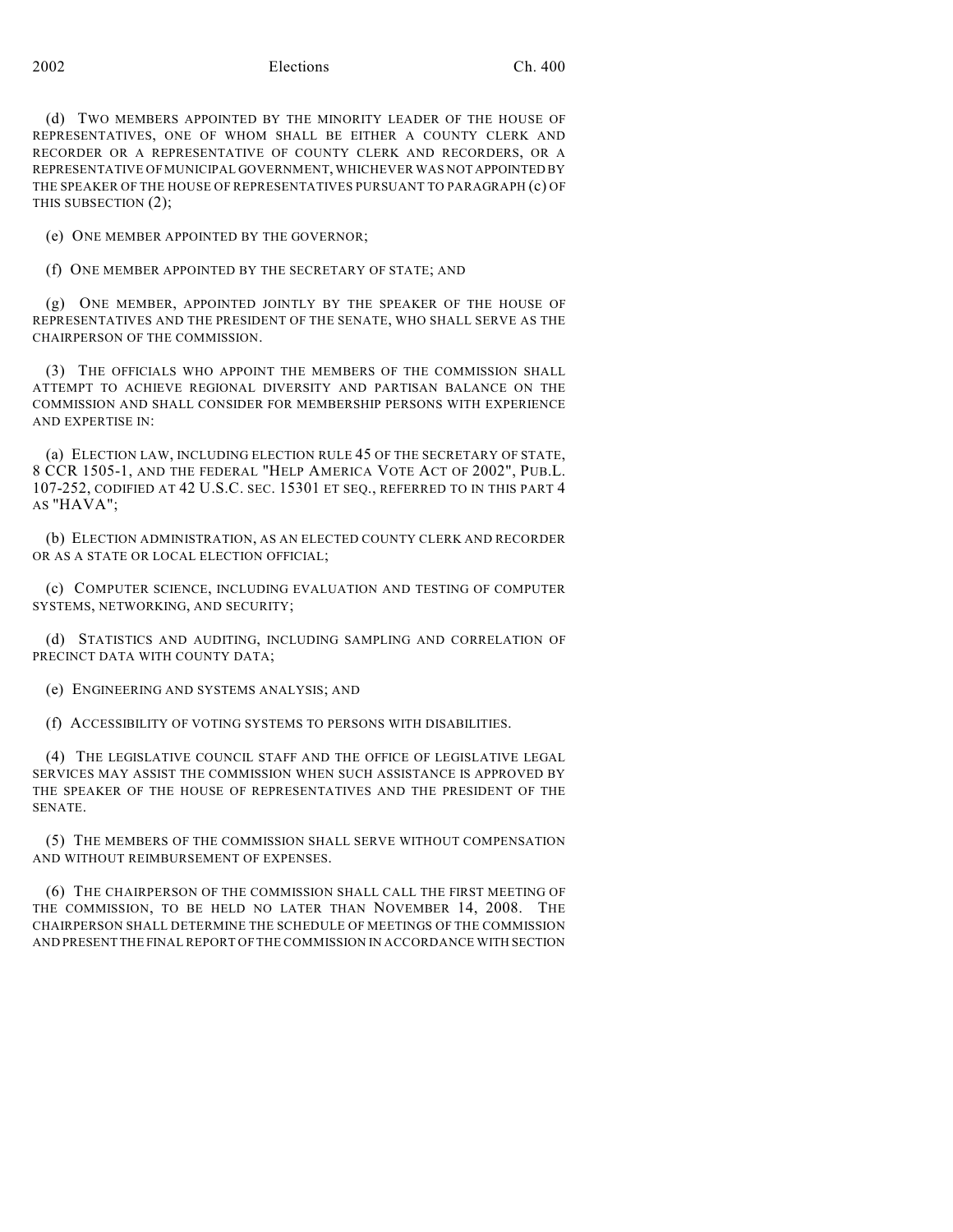1-1-402 (4).

**1-1-402. Duties - scope of review - meetings - report.** (1) THE COMMISSION SHALL:

(a) CONDUCT A NONPARTISAN REVIEW OF THE MANNER IN WHICH STATE AND LOCAL ELECTIONS ARE CURRENTLY CONDUCTED;

(b) REVIEW ANY RESEARCH, DATA, AND REPORTS AVAILABLE ON ELECTIONS THAT MAY ASSIST THE COMMISSION IN RECOMMENDING CHANGES TO THE STATE'S ELECTION LAWS; AND

(c) RECOMMEND CHANGES TO THE STATE'S ELECTION LAWS TO PROTECT THE FUNDAMENTAL RIGHT TO VOTE GUARANTEED BY THE STATE CONSTITUTION BY ENSURING THAT EVERY ELECTION CONDUCTED IN THE STATE IS ACCURATE, SECURE, TRANSPARENT, VERIFIABLE, RECOUNTABLE, AUDITABLE, AND ACCESSIBLE.

(2) THE REVIEW CONDUCTED BY THE COMMISSION PURSUANT TO PARAGRAPH (a) OF SUBSECTION (1) OF THIS SECTION MAY ADDRESS SUBJECTS INCLUDING BUT NOT LIMITED TO:

(a) ISSUES AND PROBLEMS INVOLVING ELECTRONIC VOTING SYSTEMS THAT HAVE ARISEN IN COLORADO AND OTHER STATES SINCE THE ENACTMENT OF HAVA;

(b) THE STANDARDS, CRITERIA, AND PROCEDURES BY WHICH RULES AND GUIDELINES FOR THE CERTIFICATION OF ELECTRONIC VOTING SYSTEMS ARE ADOPTED IN THE STATE;

(c) THE MANNER IN WHICH ELECTRONIC VOTING SYSTEMS ARE CERTIFIED IN THE STATE;

(d) PUBLIC ACCESS TO THE CERTIFICATION PROCESS AND TO ELECTRONIC VOTING SYSTEM SOFTWARE;

(e) TECHNOLOGY THAT ENABLES PERSONS WITH DISABILITIES TO VOTE INDEPENDENTLY AND IN COMPLIANCE WITH HAVA;

(f) THE SHORT-TERM AND LONG-TERM COSTS OF PURCHASING, MAINTAINING, AND OPERATING ELECTRONIC VOTING SYSTEMS;

(g) THE RELIABILITY AND INTEGRITY OF ELECTRONIC AND OTHER VOTING SYSTEMS;

(h) THE SECURITY, ACCURACY, AND EFFICIENCY OF THE SYSTEMS AND METHODS USED TO REGISTER ELECTORS AND TO MAINTAIN VOTER REGISTRATION RECORDS;

(i) ISSUES RELATED TO THE CONDUCT OF ELECTIONS IN SPECIAL DISTRICTS;

(j) WHETHER THE STATE SHOULD ADOPT A UNIFORM VOTING SYSTEM TO BE USED IN ALL COUNTIES;